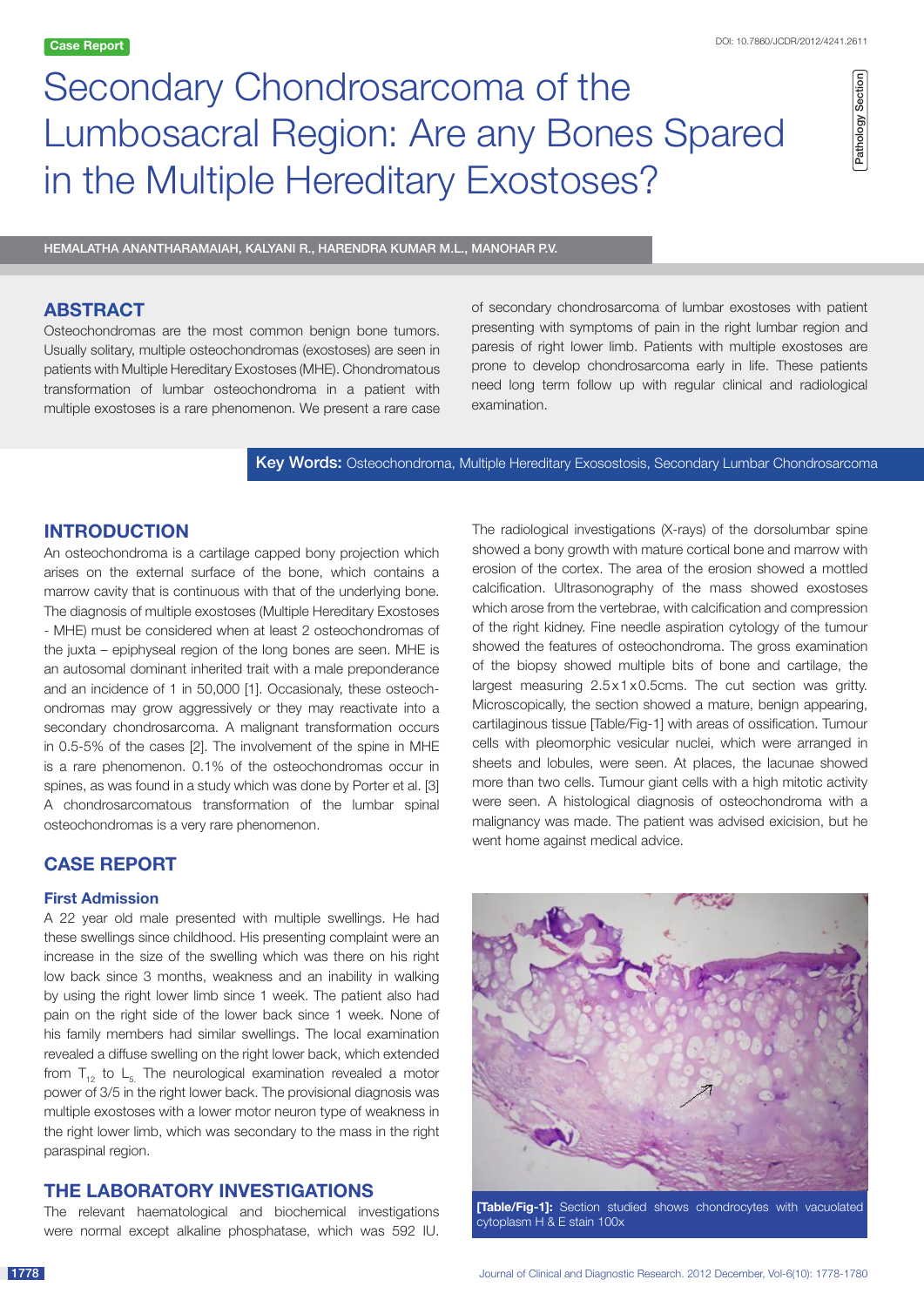

**[Table/Fig-2]:** Spindle shaped cells with scanty to moderate cytoplasm. H&E stain. 100x

#### **Second Admission**

After 6 months, the patient presented with similar complaints. A provisional diagnosis of secondary chondrosarcoma –  $L_3$   $L_4$   $L_5$ was made. Per operatively, an ill-defined, highly friable mass with areas of necrosis and haemorrhage, which infiltrated into the soft tissue and which encroached  $\mathsf{L}_4$  and  $\mathsf{L}_5$  was seen. Only a biopsy was done, considering the marked local infiltration of the tumour. The biopsy showed an irregular, grey white to grey brown, friable, firm to hard tissue mass, which measured 2.5x1x0.5cms. The cut section was grey brown with areas of haemorrhage and necrosis, along with firm to hard areas and areas of cartilage. Microscopically, the tumour cells were found to be arranged in sheets. These cells were spindle shaped, with scanty cytoplasm [Table/Fig-2]. The nucleus was elongated hyperchromatic to vesicular with stippled chromatin. Binucleate and multinucleate forms were seen [Table/Fig-3]. Areas of haemorrhage and necrosis was seen. A histopathological diagnosis of chondrosarcoma, grade III, was made. The institutional ethical clearance was obtained for reporting this case.

The patient was lost for further follow up.

#### **DISCUSSION**

The first description of a patient of multiple hereditary exostoses was given by Hunter in his 1786 lectures on the principles of surgery [4]. Multiple hereditary exostoses has various synonyms such as diaphyseal aclasis, osteochondromatosis and multiple cartilaginous exostoses. A majority of the lesions are asymptomatic and they are located in the bones that develop from the cartilage, such as the long bones of the extremities around the knee joint, the pelvis and the trunk [1]. Being usually diagnosed in the first decade of life, the pain and the cosmetic deformities may be the main concerns for the patients [4]. The patients with the spine involvement tend to experience neurological deficits and myelopathy more frequently than the patients with solitary osteochondromas [2]. Our patient presented with pain and motor dysfunction of the right lower limb.

Numerous complications such as orthopaedic deformities and neurological and vascular complications have been described. The most dreaded of all the complications is the malignant transformation to secondary chondrosarcoma. The clinical signs of the malignant transformation include a sudden increase in the size of the tumour after puberty and pain [3]. An increase in the thickness



**[Table/Fig-3]:** Pleomorphic tumor cells with vesicular nucleus having stippled chromatin. Binucleate an multinucleate tumor cells seen. H & E stain 400x

of the cartilaginous cap of more than 1cm on X-rays should raise a suspicion of chondrosarcoma. Histologically, most of the patients have grade II chondrosarcoma [4]. Our patient presented with grade I chondrosarcoma. On the second admission, he developed grade III chondrosarcoma.

MHE is a familial neoplastic trait with a 2 hit model of pathogenesis. A mutation of the EXT tumour suppressor gene was identified. The  $EXT_{1}$  mutation was seen in 40% of the patients. The EXT 2 mutation was seen in 40% of the patients and no mutation was seen in 15% of the patients. The diagnosis has to be confirmed after a mutational analysis of the genomic DNA which is extracted from blood or buccal swabs [1]. These studies could not be done in our patient, as he was lost for follow up. However, this patient could have had a sporadic mutation as his pedigree was normal.

The prognosis of secondary chondrosarcoma depends on its histological grade. The 10 year survival rates are 83% for chondrosarcoma grade I as compared to 29% for grade III. chondrosarcoma [5]. The involvement of the lumbar spine in multiple exosostos is rare. Only few cases of a chondromatous transformation of the lumbar exostoses have been reported [5].

A screening programme is recommended in patients with MHE, where the patients have to be followed up once in a year or two. A high index of suspicion is needed when the patient develops pain, a neurological deficit, and a sudden increase in the size of the swelling. Such patients have to undergo CT or MRI scans along with a biopsy of the swelling to rule out chondrosarcoma [2].

#### **REFERENCES**

- [1] Bovée JV. Multiple osteochondromas. *Orphanet J Rare Dis.* 2008; 3: 3.
- [2] Porter DE, Lonie L, Fraser M, Dobson-Stone C, Porter JR, Monaco AP et al. Severity of the disease and the risk of a malignant change in hereditary multiple exostoses. A genotype-phenotype study. *J Bone Joint Surg.* 2004; 86 :1041-47.
- [3] Ahmed, Refaat A, Tan, Tai-Sheng MD, Unni K, Krishnan MB et al. A secondary chondrosarcoma in an osteochondroma: A report of 107 patients. *Clinical Orthop Related Res.* 2003; 411: 193-206.
- [4] Stieber JR, Dormans JP. The manifestations of hereditary multiple exostoses. *J Am Acad Orthop Surg.* 2005;13(2):110-20.
- [5] Ali M, Firouz, Ali Z, Vahedi et al. The report of a rare case of multiple hereditary exostoses with vertebral and spinal cord compressions and a chondrosarcomatous differentiation. *Neurosurg. Q.* 2007; 17(1): 29-32.